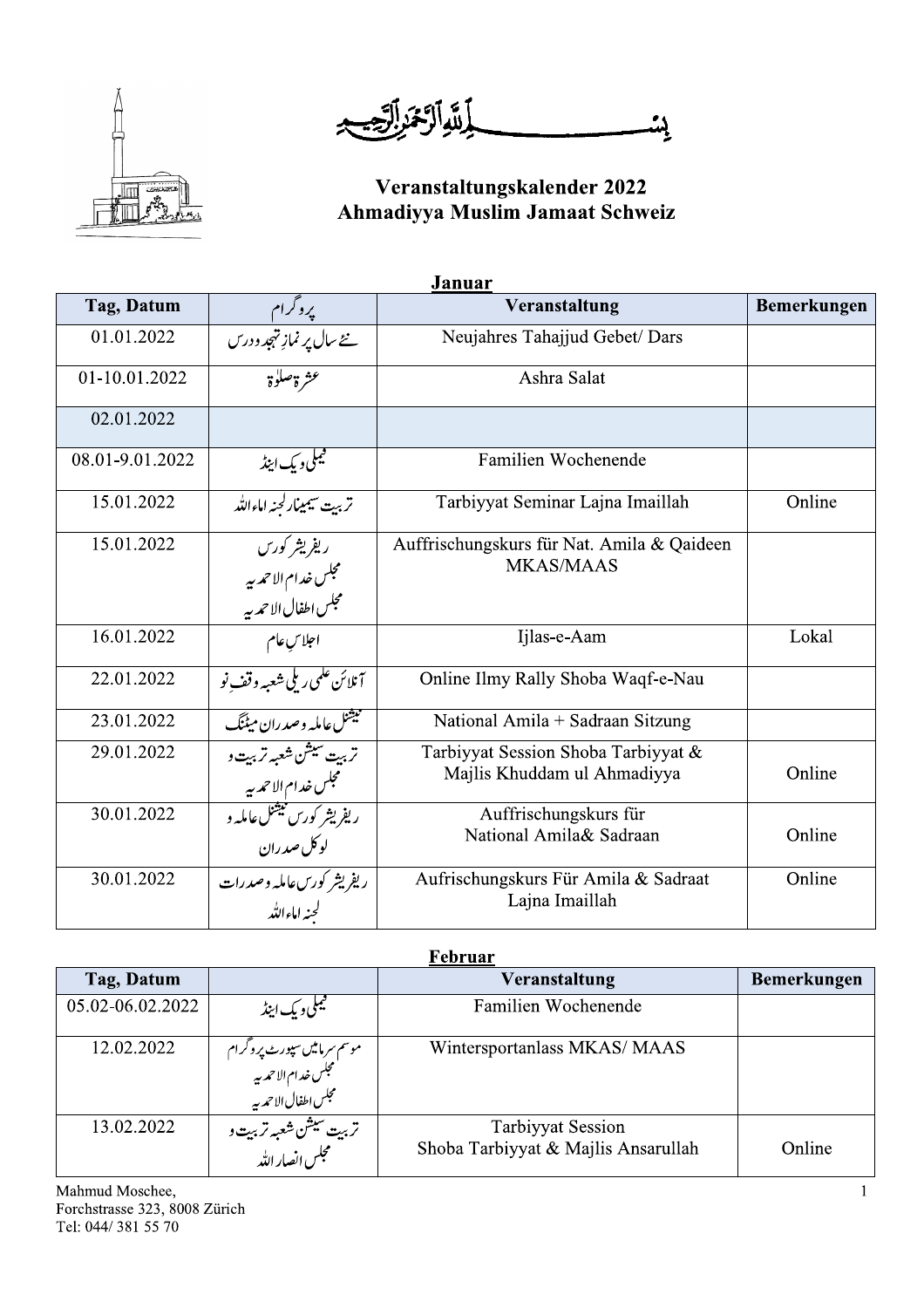| 19.02.2022 | سيمينار نومبائعات لحنه اماءالله                                                                            | National Nau-Mobaiaat Seminar<br>Lajna Imaillah          | Online |
|------------|------------------------------------------------------------------------------------------------------------|----------------------------------------------------------|--------|
| 20.02.2022 | جلسه يوم مصلح موعود                                                                                        | Jalsa Yaum-e-Musleh Maud ra/Ijlas-e-Aam                  | Lokal  |
| 26.02.2022 | فبيثنل عامله وصدران ميٹنگ                                                                                  | Nat. Amela+ Sadraan Sitzung                              |        |
| 27.02.2022 | فليشنل واقفات نوسيمينار                                                                                    | National Waqfat-e-Nau Seminar                            | Online |
| 27.02.2022 | <del>تعليمى وتربيتى ريفريشر كورس</del><br>مجلس خدام الاحم <i>دي</i> ه<br>المستعجلس اطفال الاحم <i>دي</i> ه | Taleem & Tarbiyyat Auffrischungskurs<br><b>MKAS/MAAS</b> |        |

| März             |                                                                                        |                                                                      |             |  |
|------------------|----------------------------------------------------------------------------------------|----------------------------------------------------------------------|-------------|--|
| Tag, Datum       |                                                                                        | Veranstaltung                                                        | Bemerkungen |  |
| 05.03-06.03.2022 | فيملىويك اينڈ                                                                          | Familien Wochenende                                                  |             |  |
| 12.03.2022       | يوم تبلي <del>غ</del> وبك اسٹال                                                        | Bücherstände & Flyerverteilung                                       | Lokal       |  |
| 13.03.2022       | فيشنل تبليغ سيمينار<br>لجنه اماءالله<br>سپور <sup>ش</sup> پروگرام مجلس                 | National Tabligh Seminar<br>Lajna Imaillah                           | Online      |  |
| 13.03.2022       | انصارللد                                                                               | Sportsprogram + Ijlas-e-Aam<br>Majlis Ansarullah                     | Lokal       |  |
| 14.03-18.03.2022 | ہفتہ تربیت<br>مجلس خدام الاحمد بہ<br>مجلس اطفال الاحمد بہ<br>میتنل مجلس شوریٰ کی تیاری | Tarbiyyat Woche<br><b>MKAS/MAAS</b>                                  |             |  |
|                  |                                                                                        |                                                                      |             |  |
| 19.03.2022       | /میٹنگ                                                                                 | Shura Vorbereitungssitzung Nat. Amela                                |             |  |
| 19.03.2022       | سیمینار صد ساله جو ب <mark>لی تحریکات</mark><br>شیمینار صد ساله جنه اماءالله           | Seminar Sadsala Jubilee Tehrikaat<br>Abteilung Taleem Lajna Imaillah | Online      |  |
| 20.03.2022       | جلسه يوم مسيح موعود ٌ /                                                                | Jalsa Yaum-e-Masih Maud/ Ijlas-e-Aam                                 | Lokal       |  |
| 26.03.2022       | احلاسِ عام<br>میشنل علمی ریلی<br>مجلس خدام الاحمہ بیہ<br>مجلس اطفال الاحمہ بیہ         | National Ilmy Rally<br><b>MKAS/MAAS</b>                              |             |  |
| 27.03.2022       | ريجن اجتماع<br>لحنه اماءالله وناصرات الاحمدبيه                                         | Regionales Ijtema Lajna Imaillah &<br>Nasirat ul Ahmadiyya           |             |  |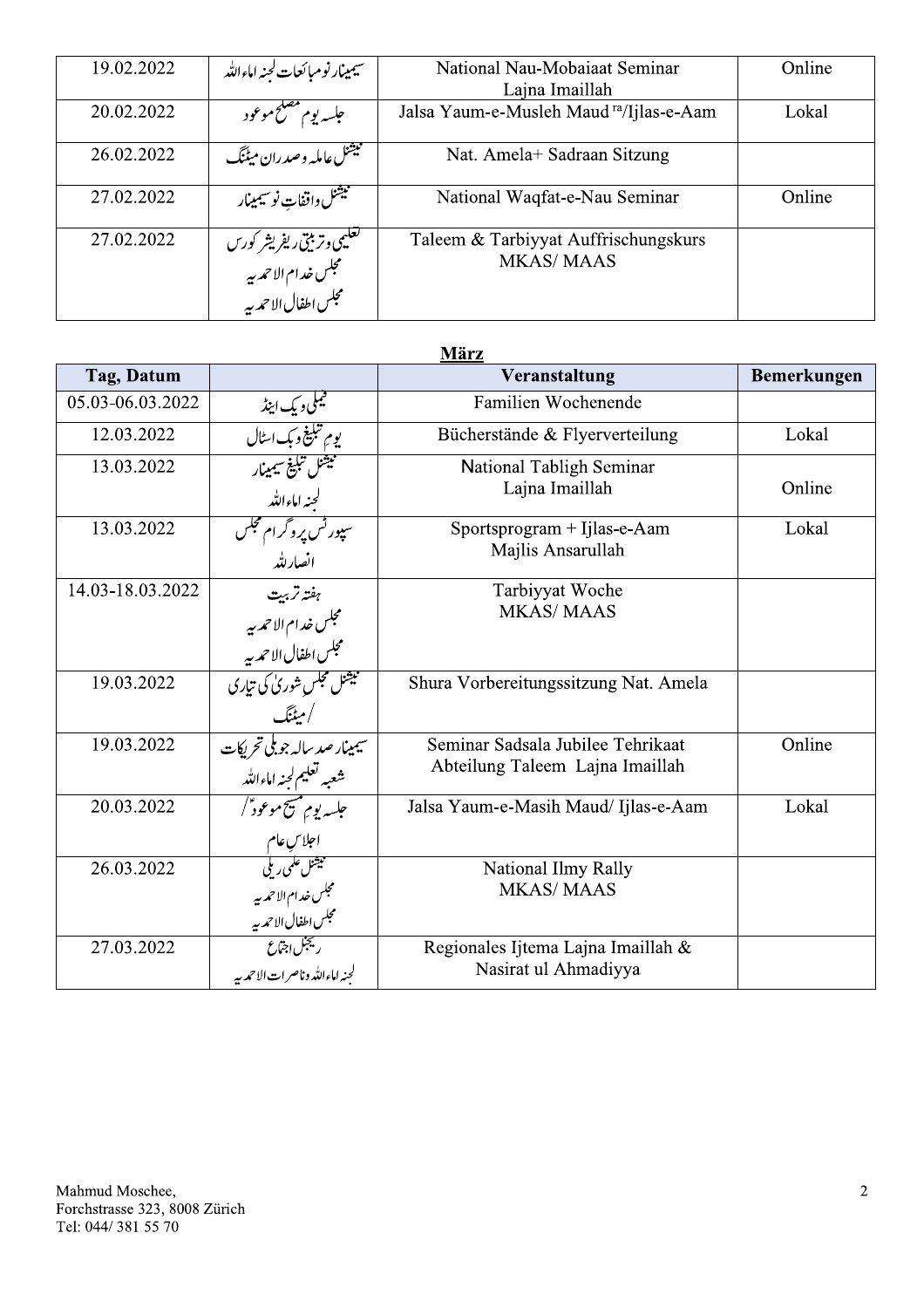|                  |                                                                                                                 | <b>April</b>                                          |             |
|------------------|-----------------------------------------------------------------------------------------------------------------|-------------------------------------------------------|-------------|
| Tag, Datum       |                                                                                                                 | Veranstaltung                                         | Bemerkungen |
| 01-10.04.2022    | عشرة صلوة                                                                                                       | Ashra Salat                                           |             |
| 02.04-03.04.2022 | <u>قیملی و یک اینڈ</u>                                                                                          | Familien Wochenende                                   |             |
| 03.04.2022       | رمضان المبارك كا آغاز                                                                                           | 1. Tag Ramdhan Beginn                                 |             |
|                  | (عارضی)                                                                                                         | (Provisorisch)                                        |             |
| 09.04.2022       | میشنل ر مضان کلاس                                                                                               | National Ramadhan Klasse                              |             |
|                  | شعبه تربيت وتبليغ لجنه اماءالله                                                                                 | Abteilung Tarbiyyat & Tabligh Lajna Imailah           |             |
| 10.04.2022       | <del>میشنل آن لائن علمی ریلی</del>                                                                              | 14:00h Online National Ilmy Rally                     | National    |
|                  | محجلس انصارالله                                                                                                 | Majlis Ansarullah                                     |             |
| 16.04.2022       | يوم تبلي <del>غ</del> و بک اسٹال                                                                                | Bücherstände & Flyerverteilung                        | Lokal       |
| 16.04.2022       | مہمانوں <i>کے ساتھ افطار</i> ی                                                                                  | Tabligh Event MKAS                                    |             |
|                  |                                                                                                                 | Fastenbrechen mit Gästen                              |             |
|                  | تبلیغی پروگرام<br>مجلس خدام الاحمد بیه<br>میتمنل رمضان کلاس                                                     |                                                       |             |
| 16.04.2022       |                                                                                                                 | National Ramadhan Klasse                              | Online      |
|                  | شبعه تربيت وتبليغ                                                                                               | Abteilung Tarbiyyat & Tabligh<br>Lajna Imaillah       |             |
|                  | كجنه اماءالله<br>میشنل ر مضان کلاس                                                                              |                                                       |             |
| 17.04.2022       |                                                                                                                 | National Ramadhan Klasse                              | Online      |
|                  |                                                                                                                 | Abteilung Tarbiyyat & Tabligh<br>Nasirat ul Ahmadiyya |             |
|                  |                                                                                                                 |                                                       |             |
| 23.04.2022       |                                                                                                                 | National Ramadhan Klasse                              | Online      |
|                  |                                                                                                                 | Abteilung Tarbiyyat & Tabligh<br>Lajna Imaillah       |             |
|                  | شبعه تربيت وتبليغ<br>لجنه الاءالله<br>لجنه الاءالله<br>منبعه تربيت وتبليغ<br>شبعه تربيت وتبليغ<br>لجنه اماءالله |                                                       |             |
| 24.04.2022       |                                                                                                                 |                                                       |             |
| 30.04.2022       |                                                                                                                 |                                                       |             |
|                  |                                                                                                                 |                                                       |             |

## Mai

|                                                      | Veranstaltung                                                                    | Bemerkungen  |
|------------------------------------------------------|----------------------------------------------------------------------------------|--------------|
|                                                      |                                                                                  |              |
| عيدالفطر (عارضي)                                     | Eid ul Fitr<br>(Provisorisch)                                                    |              |
|                                                      | Familien Wochenende                                                              |              |
| مینابازار اور سوپر <sup>ٹس</sup> ڈے<br>لجنہ اماءاللہ | National Meena Bazar & Sporttag<br>Lajna Imaillah                                | Nuur Moschee |
|                                                      | Shura AMJS                                                                       | National     |
|                                                      | National Rishta Naata Seminar                                                    | Online       |
|                                                      | میکمی و یک اینڈ<br>میشنل مجلسِ شوریٰ<br>میشنل رشتہ ناطہ سیمینار<br>لجنہ اماءاللہ | Mai          |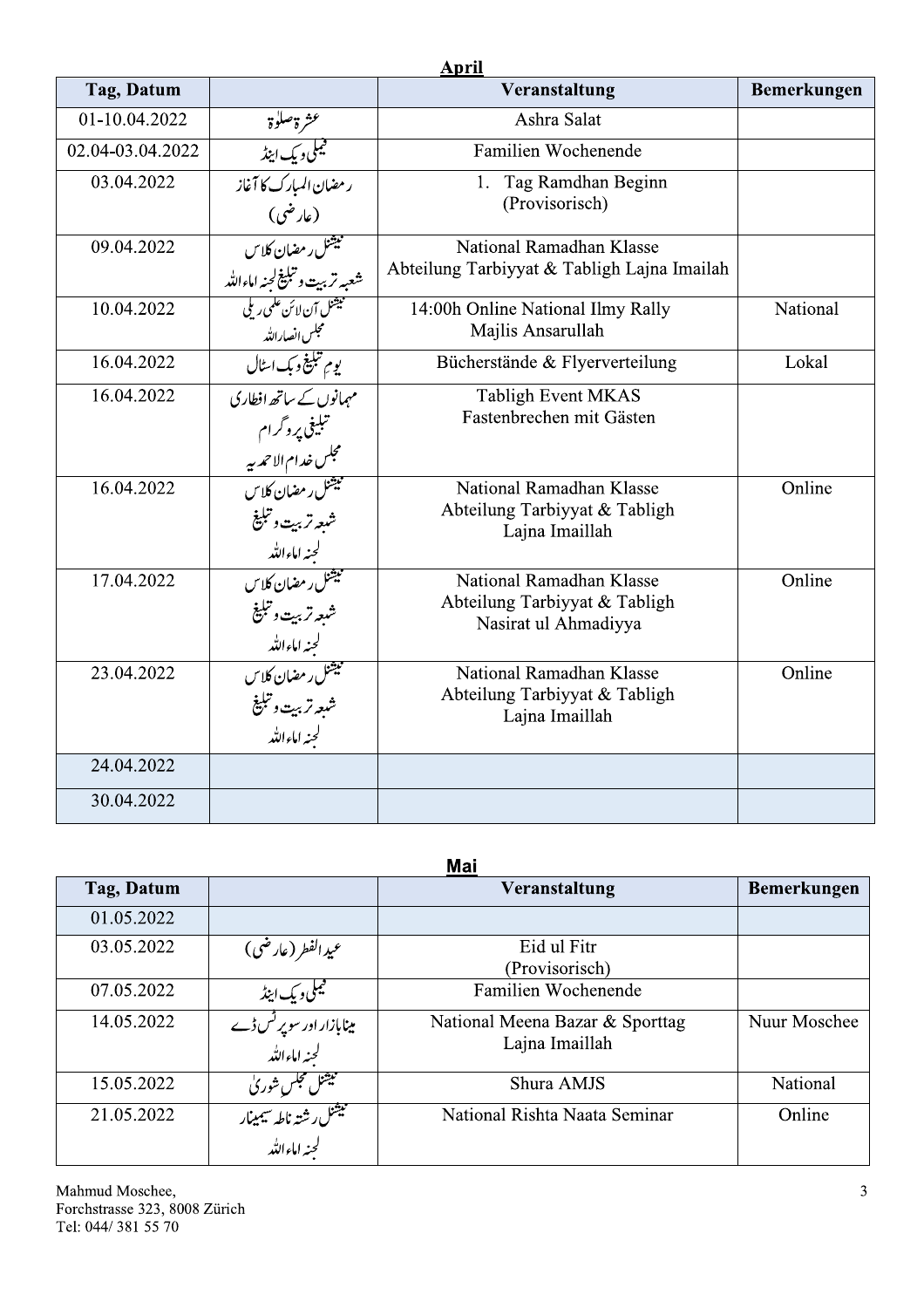| 22.05.2022 | جلسه يوم خلافت                                            | Khilafat Tag/Ijlas-e-Aam                                   | Lokal    |
|------------|-----------------------------------------------------------|------------------------------------------------------------|----------|
| 28.05.2022 | وقف نوسيمينار                                             | Waqf-e-Nau Seminar                                         |          |
| 29.05.2022 | ٹرپ شعبہ امورِ طالبات<br>لجنہ اماءاللہ                    | Ausflug Umur-e-Talibat<br>Lajna Imaillah                   | National |
| 29.05.2022 | يوم والدين<br>مجلس خدام الاحمد به<br>مجلس اطفال الاحمد به | Youm-e-Walidain<br><b>MKAS/MAAS</b>                        |          |
| 29.05.2022 | اجلاسات عام مجانس انصارالله                               | Tabligh day & Ijlas-e-Aam Majalis<br>Ansarullah + Picknick | Lokal    |

#### Juni

| Tag, Datum     |                                                                                                         | Veranstaltung                                                              | <b>Bemerkungen</b> |
|----------------|---------------------------------------------------------------------------------------------------------|----------------------------------------------------------------------------|--------------------|
| 04-5.06.2022   | فيملى ويك اينڈ                                                                                          | Familien Wochenende                                                        |                    |
| 11.06.2022     | يوم تبلي <del>غ</del> وبك اسٹال                                                                         | Bücherstände & Flyerverteilung                                             | Lokal              |
| 11.-12.06.2022 | لاگرلجنه اماءالله                                                                                       | Lager Lajna Imaillah                                                       | Nuur Moschee       |
| 12.06.2022     | کام اور تجارت کے سلسلہ میں<br>سيمينار                                                                   | Ein Seminar über Geschäftsmöglichkeiten<br>(Sanat-o-Tijarat & Amur-e-Aama) |                    |
|                | ه<br>(شعبه تربي <u>ت</u> وامورِعامه)                                                                    |                                                                            |                    |
| 18.06.2022     | احلاسِ عام<br>نبیشنل عاملہ و صدران میٹنگ                                                                | Ijlas-e- Aam                                                               | Lokaler Ebene      |
| 19.06.2022     |                                                                                                         | Nat. Amela+ Sadraan Sitzung                                                |                    |
| 25.-26.06.2022 | ستميشنل <sub>ا</sub> جت <sub>اع</sub><br>مجلس خدام الاحمر بيه<br>مجلس اطفال الاحمر بيه<br>لجنه اماءالله | National Ijtema<br><b>MKAS/MAAS</b><br>Lajna Imaillah                      |                    |
| 27.06.2022     | مشاعره<br>مجلس انصار الله                                                                               | Moshairah Majlis Ansarullah                                                | National           |

### Juli

| Tag, Datum    |                                                    | Veranstaltung                  | <b>Bemerkungen</b> |
|---------------|----------------------------------------------------|--------------------------------|--------------------|
| 01-10.07.2022 | عشرة صلوة                                          | Ashra Salat                    |                    |
| 02-3.07.2022  | ليملى ويك اينڈ                                     | Familien Wochenende            |                    |
| 09.07.2022    |                                                    |                                |                    |
| 10.07.2022    | عيد الاصحي(عارضي)                                  | Eid ul Adha                    |                    |
| 16.07.2022    | <u>یوم تبلیغ د بک اسٹال</u>                        | Bücherstände & Flyerverteilung | Lokal              |
| 16.07.2022    | سم <mark>ینار امورِ طالبات</mark><br>لجنه اماءالله | Seminar Umur-e-Talibat         | Nuur               |
|               |                                                    | Lajna Imaillah                 | Moschee/           |
|               |                                                    |                                | Online             |
| 17.07.2022    | اجلاس عام                                          | Ijlas-e-Aam                    | Lokaler Ebene      |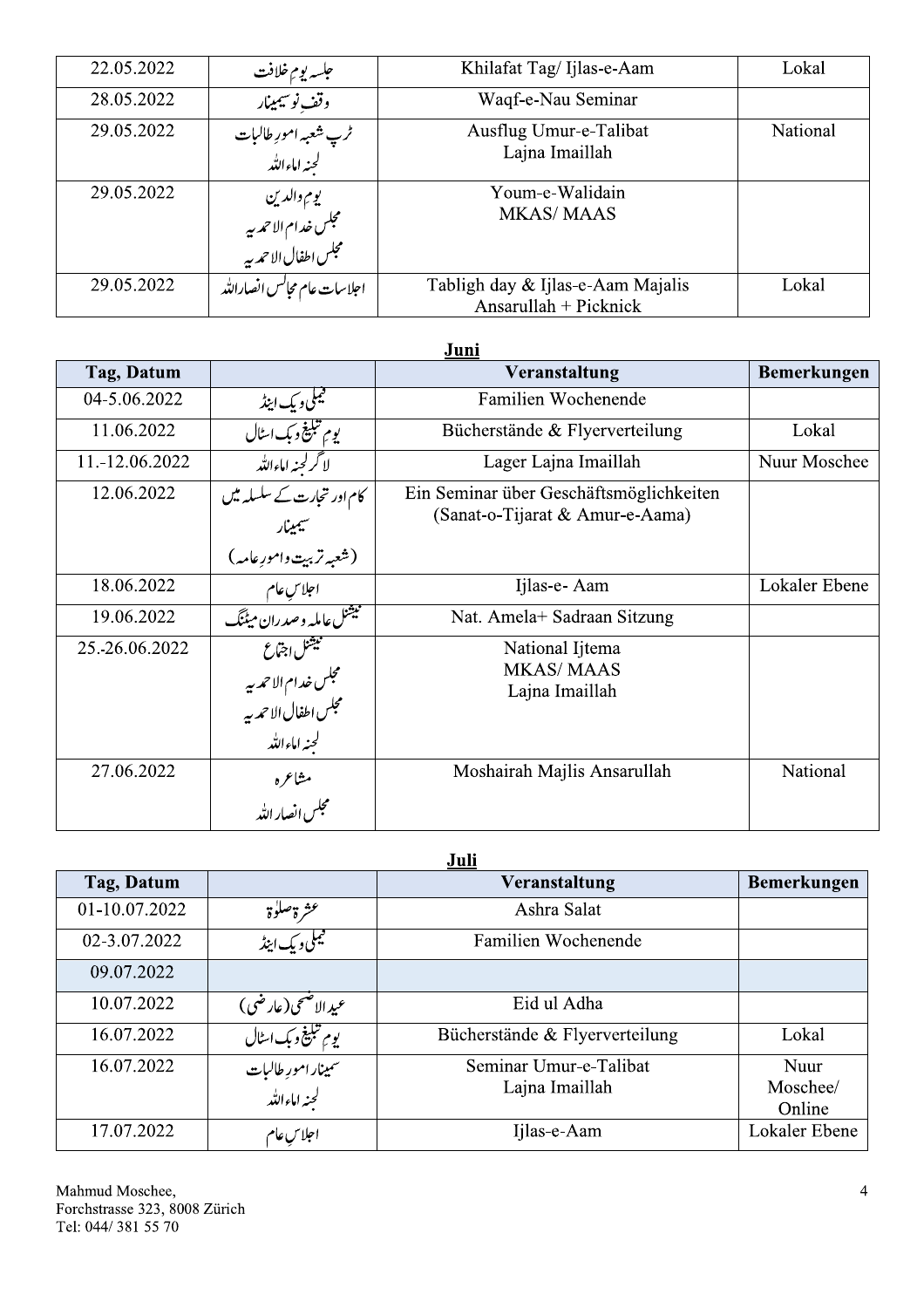| 23.07.2022     |                                                    | Ausflug                                    |              |
|----------------|----------------------------------------------------|--------------------------------------------|--------------|
|                | ترپ<br>مجلس خدام الاحمہ بہ<br>مجلس اطفال الاحمہ بہ | <b>MKAS/MAAS</b>                           |              |
|                |                                                    |                                            |              |
| 23.07.2022     | احلاسات عام مجالس انصارالله                        | Tabligh day $+$ Ijlas-e-Aam Majalis        | Lokal        |
|                |                                                    | Ansarullah $+$ Sportday                    |              |
| 24.07.2022     | فللمجيشنل عامله وصدران ميٹنگ                       | Nat. Amela+ Sadraan Sitzung                |              |
|                |                                                    | Auffrischungskurs National Amila & Sadraan |              |
| 30.-31.07.2022 |                                                    | Lager                                      | Nuur Moschee |
|                | ناصرات الأحمدبير                                   | Nasirat ul Ahmadiyya                       |              |

| <b>August</b>  |                                             |                                           |              |  |
|----------------|---------------------------------------------|-------------------------------------------|--------------|--|
| Tag, Datum     |                                             | Veranstaltung                             | Bemerkungen  |  |
| 01.08.2022     | میشل ڈے، کیم اگست کابرینج<br>(امورِ خارجہ)  | National Feiertag 1. August Brunch        | Mahmud       |  |
|                |                                             |                                           | Moschee/     |  |
|                |                                             |                                           | Nuur Moschee |  |
| 06.08.2022     | -<br>ترپ لجنه اماءالله                      | Ausflug Lajna Imaillah                    | National     |  |
| 06.08.2022     | يوم تبليغ وبك اسٹال                         | Bücherstände & Flyerverteilung            | Lokal        |  |
| 07.08.2022     |                                             | Ijlas-e-Aam                               |              |  |
| 13.-14.08.2022 | سالانه اجتماع تجلس انصار الله               | Ijtema Majlis Ansarullah                  | Nuur Moschee |  |
|                | تربيتي كلاس لحنه اماءالله                   | &                                         |              |  |
|                |                                             | Tarbiyyati Klasse Lajna Imaillah          |              |  |
| 20.08.2022     | فبيثنل عامله وصدران ميٹنگ                   | Nat. Amela+ Sadraan Sitzung               |              |  |
|                | شوریٰ کی تیاری کی میٹنگ                     | Shura Vorbereitungsitzung MKAS            |              |  |
|                | مجلس خدام الاحمه ب <u>ه</u><br>وصيت سيمينار |                                           |              |  |
| 21.08.2022     |                                             | Wassiyat Seminar                          |              |  |
| 27.08.2022     | تبيثنل مجلس شوريٰ                           | National Majlis-e-Shura<br>Lajna Imaillah | Nuur Moschee |  |
|                | لجنه اماءالله                               |                                           |              |  |
| 28.08.2022     | ۔<br>تحریک <i>جد</i> ید سیمینار             | Tehrik-e-Jadeed Seminar                   |              |  |

# **September**

| Tag, Datum    |                                       | Veranstaltung                          | <b>Bemerkungen</b> |
|---------------|---------------------------------------|----------------------------------------|--------------------|
| 03-4.09.2022  | و قارِ عمل حلسه سالانه                | Jalsa Salana Schweiz Vorbereitung/     |                    |
|               | سوئٹز رلینڈ                           | (Waqar-e-Amal)                         |                    |
| 04.09.2022    |                                       | Seminar Umur-e-Talibat                 | Nuur               |
|               | سیمینار امورِ طالبات<br>لجنه اماءالله | Lajna Imaillah                         | Moschee/           |
|               |                                       |                                        | Online             |
| 09-12.09.2022 | جلسه سالانه                           | Jalsa Salana Schweiz Provisorisch      |                    |
|               | سوئٹز رلینڈ (عارضی)                   |                                        |                    |
| 17-18.09.2022 | و قار عمل جلسه سالانه                 | Nach Jalsa Salana Schweiz Waqar-e-Amal |                    |
|               | سوئٹز رلینڈ                           |                                        |                    |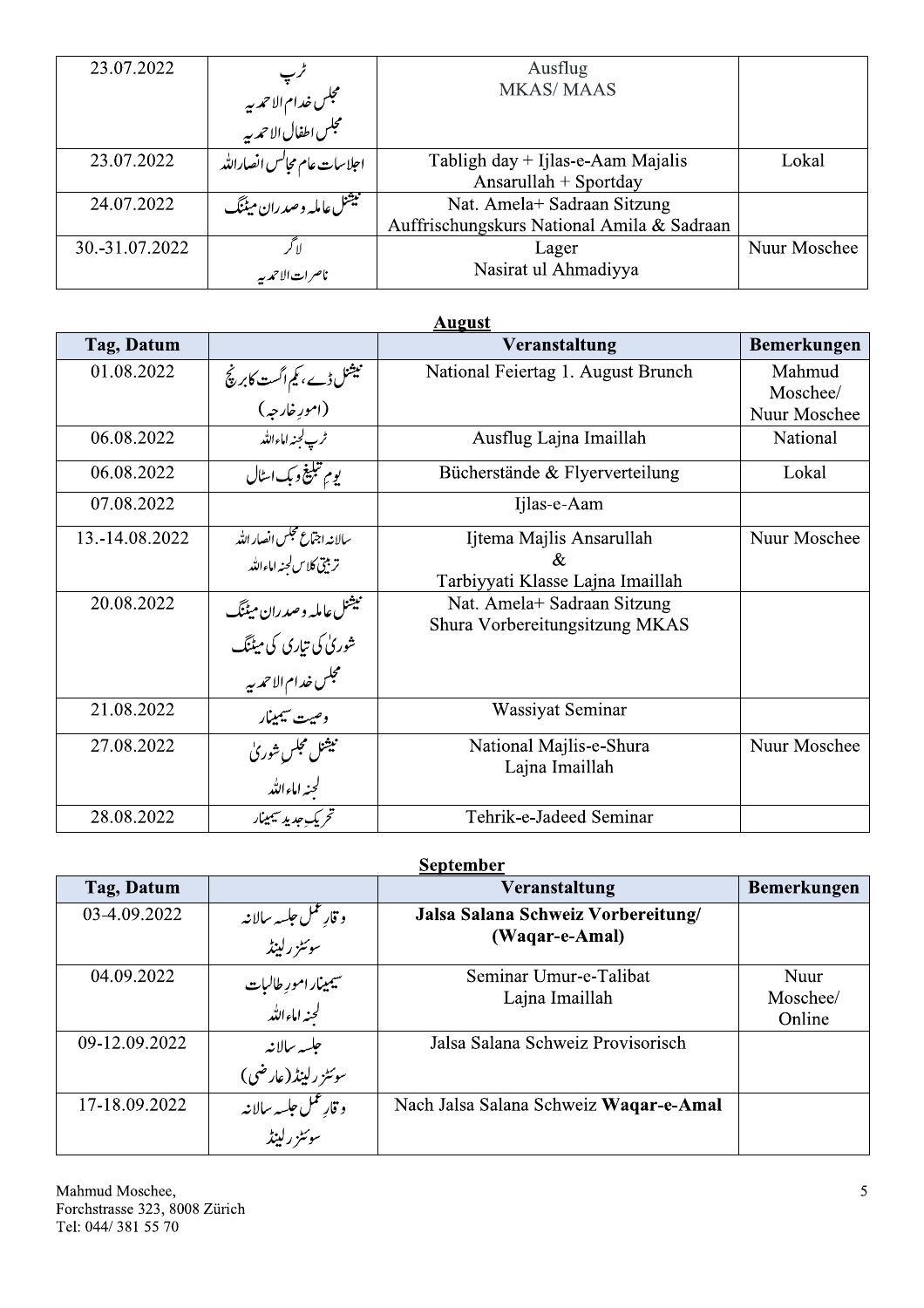| 18.09.2022    |                                                        | National Nau-Mobaiaat Seminar | Online      |
|---------------|--------------------------------------------------------|-------------------------------|-------------|
|               | مسيشنل نومبائ <del>عات سيم</del> ينار<br>لجنه اماءالله | Lajna Imaillah                |             |
| 24-25.09.2022 | فیملی و یک اینڈ<br>مسلمات                              | Familien Wochenende           |             |
| 29-30.09.2022 |                                                        | Spanienreise                  |             |
|               | سپين کاٹر پ<br>مجلس خدام الاحمہ بہ                     | <b>MKAS/MAAS</b>              |             |
|               |                                                        | <b>Oktober</b>                |             |
| Tag, Datum    |                                                        | Veranstaltung                 | Bemerkungen |
| $01-1010202$  | عة موصالية                                             | Ashra Salat                   |             |

#### **Oktober**<br>Veranstaltung WXYZO[XR\]O ) ^UVX\_`RXaR\\_YO bU]UVQ\\_YU\_O عشرة صلوة مستخدمة المستخدمة المستخدمة المستخدمة المستخدمة المستخدمة .<br>تبليغ مسكن السلال المستخدم كما المسال Ashra Salat  $\frac{01.10.2022}{01-02.10.2022}$ يوم تبليغ وبك اسٹال  $\frac{1}{\sqrt{2}}$ erstande  $\&$  Flyerverteilung  $\qquad \qquad$  Lokal <u>سپين کاثر پ</u> مجلس خدام الاحم**ري**ه Spanienreise Spanienreise<br>MKAS/MAAS Isaar Sen | ایثار سیمنار مجلس انصارالله | 02.10.2022 Isaar Seminar + Ijlasat Majalis Ansarullah Lokal قيلي ديك اينڈ (10.2022–08-80 n Wochenende the control of the control of خرة صلوة جي السيال المسلم 2022.0022 16.10.2022<br>11.10.2022 يوم تنظي فريك سلمان 2022.0022 16.10.2022<br>11.10.2022 مجلس خدام الاحمد به جي المسلمان 2022.00202 16.10<br>11.10.2022 16.10.2022 16.10.2022 16.10.2022 16.10.2022 16.10.2 تربي<u>ت سيمينارلجنه اماءالله</u> Tarbiyyat Seminar Lajna Imaillah ar Unline شورى 15.10.2022 بتس خدام الأحم**ر**بير Shura<br>. Shura<br>Majlis Khuddam-ul-Ahmadiyya Jalsa See erat un Nabi <sup>saw</sup> / Ijlas-e-*i* -Aam | Lokaler Ebene |  $\frac{22.10.2022}{2}$ 23.10.2022 | National Amila + Sadraan Sitzung وقف نواجتماع الصحيح 29-30.10.2022 Waqf-e-Nau Ijtema  $\mathbf{m}$ a  $\qquad \qquad \Box$

| Tag, Datum<br>05-06.11.2022 |                                                                        | Veranstaltung<br>Familien Wochenende     | Bemerkungen                |
|-----------------------------|------------------------------------------------------------------------|------------------------------------------|----------------------------|
|                             |                                                                        |                                          |                            |
| 12.11.2022                  | ف <del>یملی و یک اینڈ<br/>سیمی</del> نار امورِ طالبات<br>لجنہ اماءاللہ | Seminar Umur-e-Talibat<br>Lajna Imaillah | Nuur<br>Moschee/<br>Online |
| 13.11.2022                  | میشنل عامله و صدران میٹنگ                                              | Nat. Amela + Sadraan Sitzung             |                            |
| 19.11.2022                  | <u>.<br/>وقف جدید سیمینار</u>                                          | Waqf-e-Jadeed Seminar                    |                            |
| 20.11.2022                  | <u>شوریٰ مجلس انصار لله </u>                                           | Shura Majlis Ansarullah                  | National                   |
| 26.11.2022                  |                                                                        | Ijlas-e-Aam                              | Lokaler Ebene              |
| 27.11.2022                  | اجلاسِعام<br>تربیت سیمینارشعبہ تربیت                                   | Tarbiyyat Seminar (Shoba Tarbiyyat)      | Online                     |

 $\mathbf{I}$